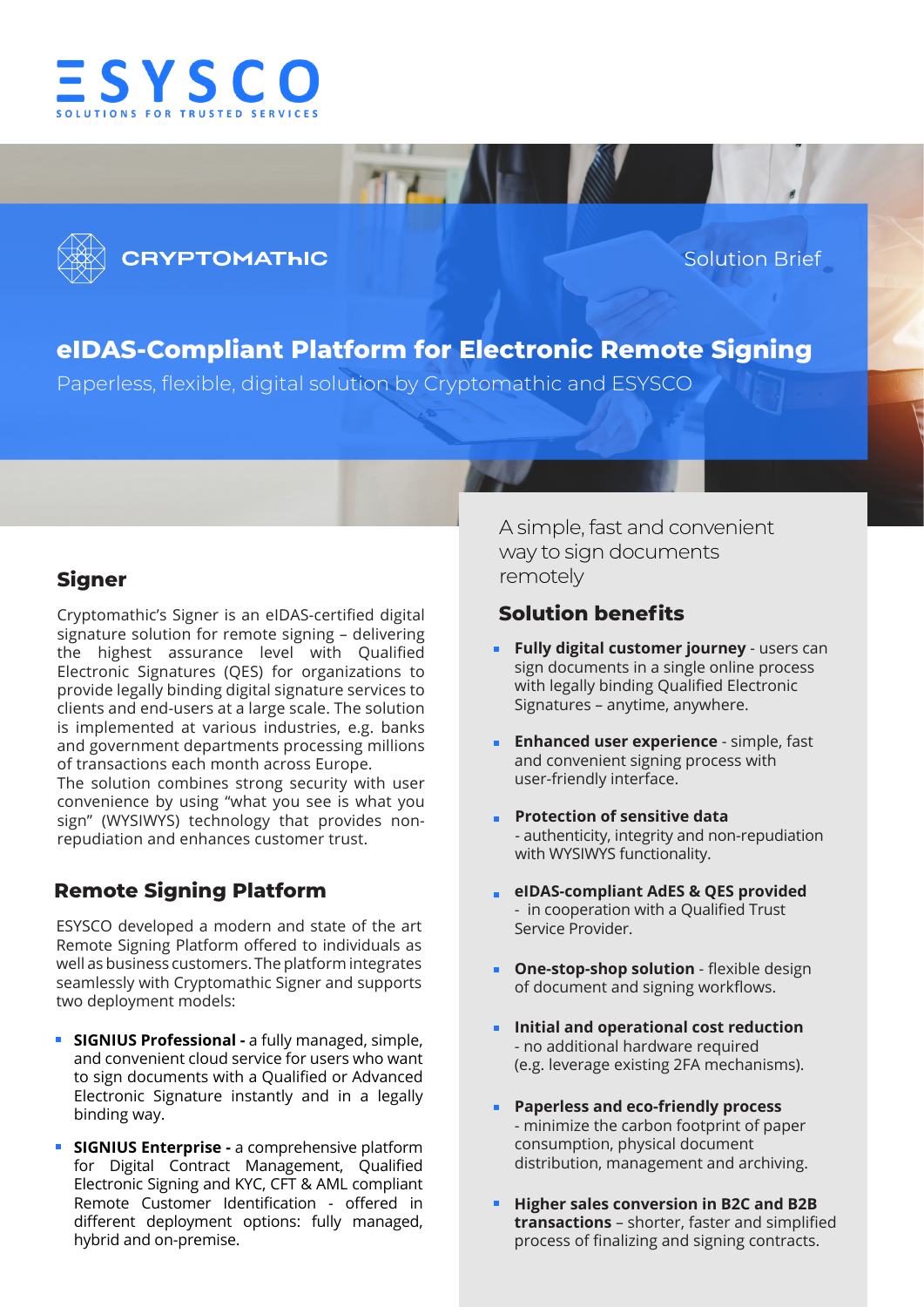# **User journey**

## **5 minutes and 5 steps - signing made as simple as possible!**

#### Т. **Document**

The user chooses one ore more document(s) to sign and uploads it to the application.

#### $2.$ **Video identification \*** The initial and quick user onboarding process verifies your customer identity based on an ID card or passport. Results of identification are available immediately.

#### 3. **2FA confirmation**

Strong authentication – the user provides a one-time passcode to confirm his identity.

#### 4. **Remote signature**

The document is automatically signed with an Electronic Signature.

#### 5. **Signed document**

Once the user has completed the transaction, the signed document is ready for download and automatically sent to the provided e-mail address.

\* Video identification is an initial and one-time onboarding process. After confirming user's identity, signing process takes just one minute.

## **Main Features**



## **eIDAS-compliant Remote Signing Services**

Whether it's qualified or advanced, one-time, short-lived or long-term certificates for signatures and seals – all options are fully supported in order to meet operational and business requirements set by enterprises and trust service providers. Additional services like qualified time-stamping and signature validation services are also available.



### **Signature Portal**

Designed with a focus on usability, highest user convenience, speed and security, the SIGNIUS Enterprise signature portal provides a comprehensive platform to digitally sign, manage and share documents across all parties involved in the signing process.



## **Document & Workflow management**

Incorporating a signature process into existing document workflows of an organization has become mandatory. With its open integration interfaces towards most DCM, ECM & BPM Systems, SIGNIUS Enterprise fully supports existing document workflows within an organization.



### **Support for Multiple Identity Providers**

An open and modular architecture makes the integration between a variety of Identity Providers and the signature platform as smooth as possible.



## **Flexible deployment options**

Driven by different commercial, organizational and security requirements, SIGNIUS Enterprise can be deployed in three different modes: on-premise, hybrid and in the cloud.



In today's ever-changing world, mobility is a key factor to stay ahead of competition and develop your business further. SIGNIUS Mobile gives you the right tool to sign contracts of any kind whenever time is of the essence.